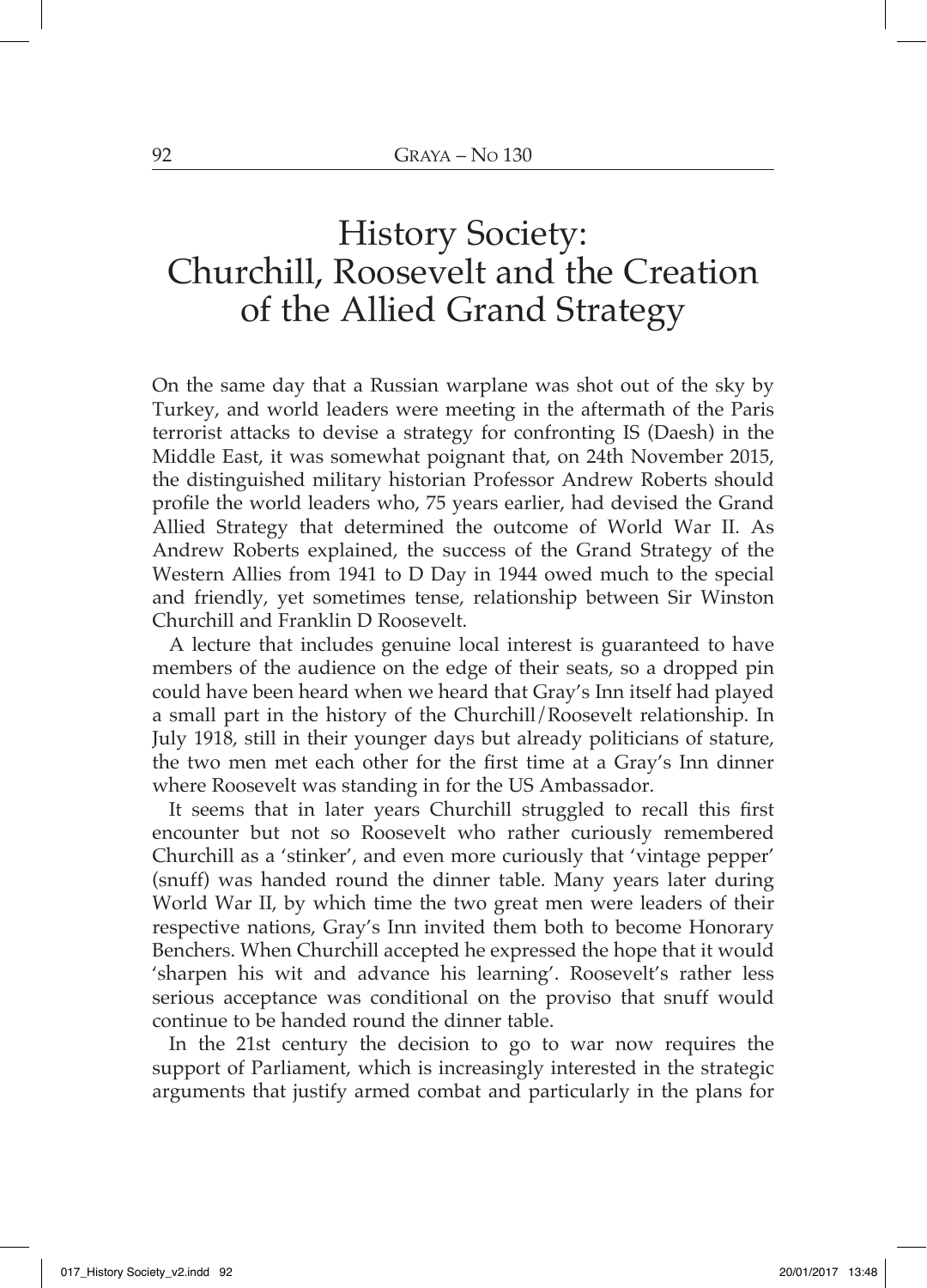the aftermath of battle. Necessarily though, the mixture of political and military considerations that govern the decision for engagement by the armed forces will involve the joint deliberations of political leaders in conjunction with their military commanders.

So it was important to understand that the formulation and deployment of the Grand Strategy of the Western Allies in World War II was not reserved to Churchill and Roosevelt. Rather, in the words of



Andrew Roberts, it was a 'four man minuet' that included the top military leaders General Sir Alan Brooke and General George Marshall (Chairman of the US Joint Chiefs of Staff). The Allied Grand Strategy was thus created by a quartet of political and military leaders, each with his own strongly held views, struggling to agree a joint plan to win the war.

A common feature of the last two lectures to the history society is that both speakers have delivered their brilliant presentations completely without notes, let alone a script. Unlike David Starkey though, Andrew Roberts did at one point rely on the text of a long and moving quotation from General Sir Alan Brooke, describing the utterly desperate military situation that faced the Allies in the darkest days of 1942. Confronted by that awesome challenge, how did the individual qualities and characters of Churchill, Roosevelt, Brooke and Marshall combine to devise the Grand Strategy, culminating in the crucial decision on when the Allies should invade Europe? In answering that question Andrew Roberts looked briefly at the character of each member of the quartet.

It is well documented that in addition to his considerable experience in politics prior to 1941 Churchill had a strong military background. He had been commissioned at Sandhurst and had experienced battle in the Boer War when he was captured and escaped. In the First World War, as First Lord of the Admiralty, his core responsibility was to establish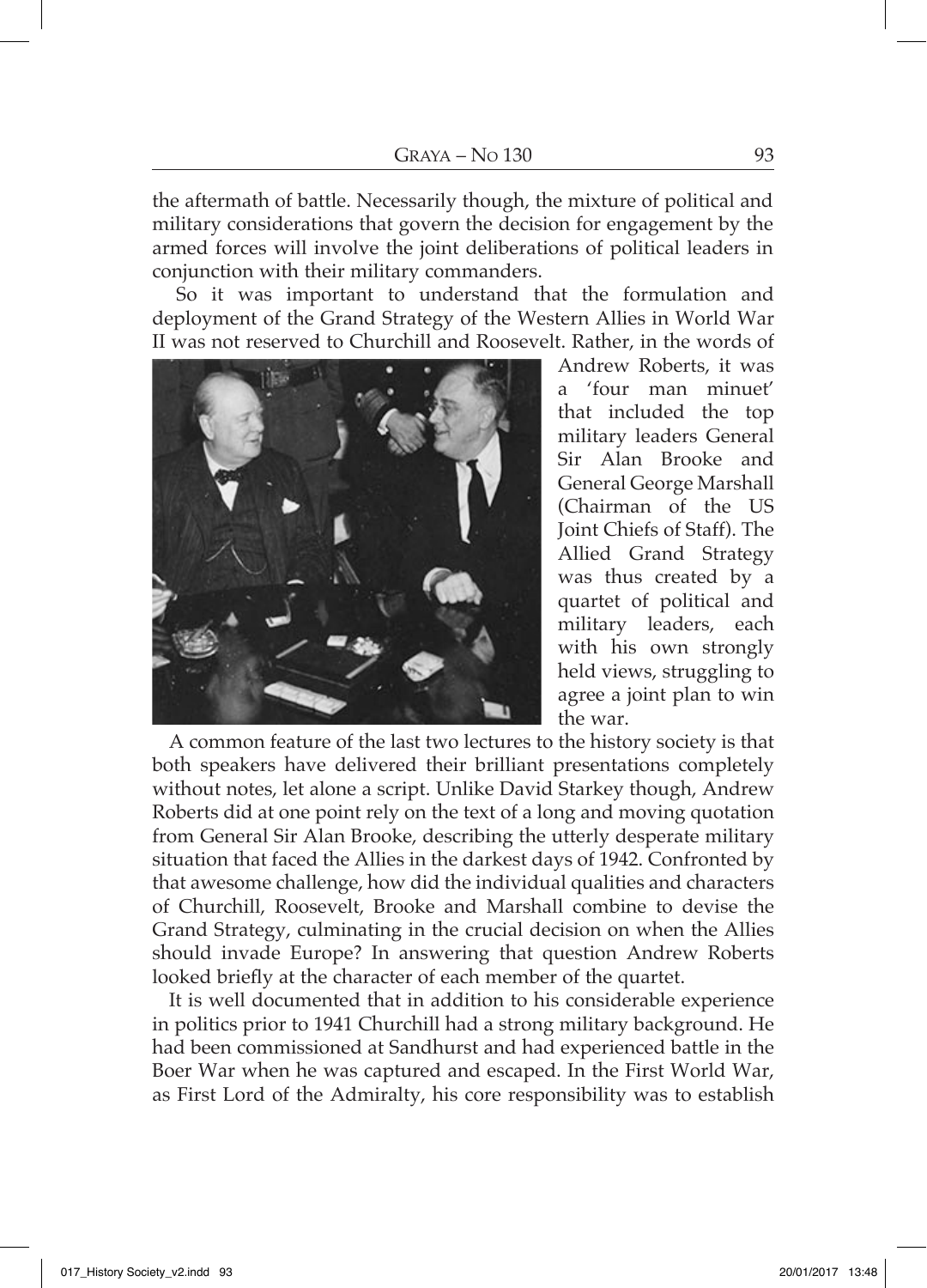and maintain the vital strength of the Royal Navy. In his dealings with people Churchill could also exude considerable charm and a fine sense of humour, encapsulated by one anecdote that when Turkey was dragging its feet about joining the war on the side of the Allies Churchill wryly commented, 'Tell Turkey that Christmas is coming'. But for all his warmth and humour Churchill also suffered from serious depression on what he called his 'black dog days'.

Roosevelt could not match Churchill's military credentials and leaned more towards the administrative side of politics. However, his lack of military experience was more than compensated by the crucial key he held to the massive munitions power of the USA. This key guaranteed him a pivotal role in the agonised and often heated debates about when and where to make the next move in the Grand Strategy.

The two military members of the 'four man minuet' were rather less colourful than the politicians. Brooke was a tough soldier, renowned for displaying his irritation and impatience by snapping pencils in half when losing an argument. Marshall was also a tough soldier and was credited by Andrew Roberts as a central figure in the making of 'one of the great decisions of the 20th century'. That decision was not to hasten into an invasion of Europe prematurely but first to launch a strike against Hitler in Africa, in November 1942. According to Andrew Roberts, that strategic decision was both correct and impressive, being counter-intuitive to the natural and strong instinct of the Allies to regain Europe as soon as possible in the wake of Hitler's declaration of war on the USA in 1941 and the Japanese attack on Pearl Harbour in the same year.

The timing of the decision to invade Europe was the source of major, even furious, disagreement when the 'four man minuet' gathered at conferences in various transatlantic locations. In the early days of planning the Grand Strategy, Churchill and Brooke argued for an invasion of Europe in 1943. For a while Roosevelt agreed, although Marshall was firmly negative, saying that the invasion should not go ahead until 1944. However in June 1943 Roosevelt changed his view and agreed with Marshall. The overwhelming munitions power of the USA thus became the deciding factor and plans were laid for the D Day invasion in 1944.

While the planning continued there was still room for strong disagreement, for example when the quartet met at the Quebec conference in August 1943. The discussion was so contentious that staff members